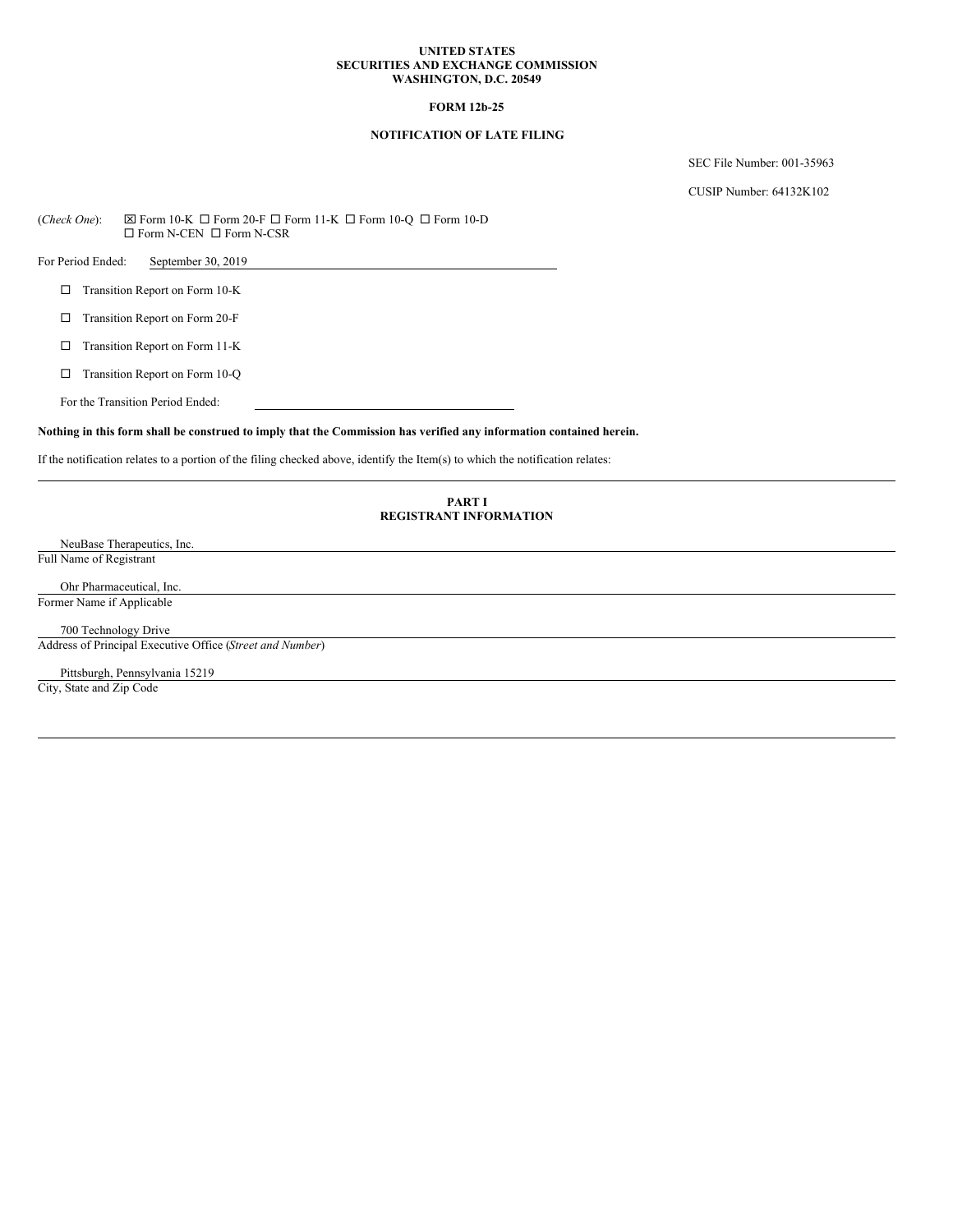### **PART II RULES 12b-25(b) AND (c)**

If the subject report could not be filed without unreasonable effort or expense and the registrant seeks relief pursuant to Rule 12b-25(b), the following should be completed. (Check box if appropriate.)

- (a) The reason described in reasonable detail in Part III of this form could not be eliminated without unreasonable effort or expense;
- (b) The subject annual report, semi-annual report, transition report on Form 10-K, Form 20-F, Form 11-K, Form N-CEN or Form N-CSR, or portion thereof, will be filed on or before the fifteenth calendar day following the prescribed due date; or the subject quarterly report or transition report on Form 10-Q or subject distribution report on Form 10-D, or portion thereof, will be filed on or before the fifth calendar day following the prescribed due date; and
	- (c) The accountant's statement or other exhibit required by Rule 12b-25(c) has been attached if applicable.

## **PART III NARRATIVE**

State below in reasonable detail why Forms 10-K, 20-F, 11-K, 10-Q, 10-D, N-CEN, N-CSR, or the transition report or portion thereof, could not be filed within the prescribed time period.

NeuBase Therapeutics, Inc. (the "Company") is unable, without unreasonable effort or expense, to file its Annual Report on Form 10-K for the fiscal year ended September 30, 2019 (the "*Form 10-K*"), within the prescribed time period because it requires additional time to complete its financial statements; accordingly, the Company's independent registered accounting firm, CohnReznick LLP, has not yet completed its audit of the Company's financial statements. The Company anticipates that it will file its Form 10-K as soon as possible and within the fifteen-day grace period provided by Rule 12b-25 of the Securities Exchange Act of 1934, as amended.

## **PART IV OTHER INFORMATION**

(1) Name and telephone number of person to contact in regard to this notification

x

| Sam Backenroth | (646       | 450-1790           |
|----------------|------------|--------------------|
| (Name          | Area Code) | 'Telephone Number) |

(2) Have all other periodic reports required under Section 13 or 15(d) of the Securities Exchange Act of 1934 or Section 30 of the Investment Company Act of 1940 during the preceding 12 months or for such shorter period that the registrant was required to file such report(s) been filed? If the answer is no, identify report(s).<br>  $\boxtimes$  Y es  $\Box$  No  $\text{report}(s)$ .

(3) Is it anticipated that any significant change in results of operations from the corresponding period for the last fiscal year will be reflected by the earnings statements to be included in the subject renort or portio be included in the subject report or portion thereof?